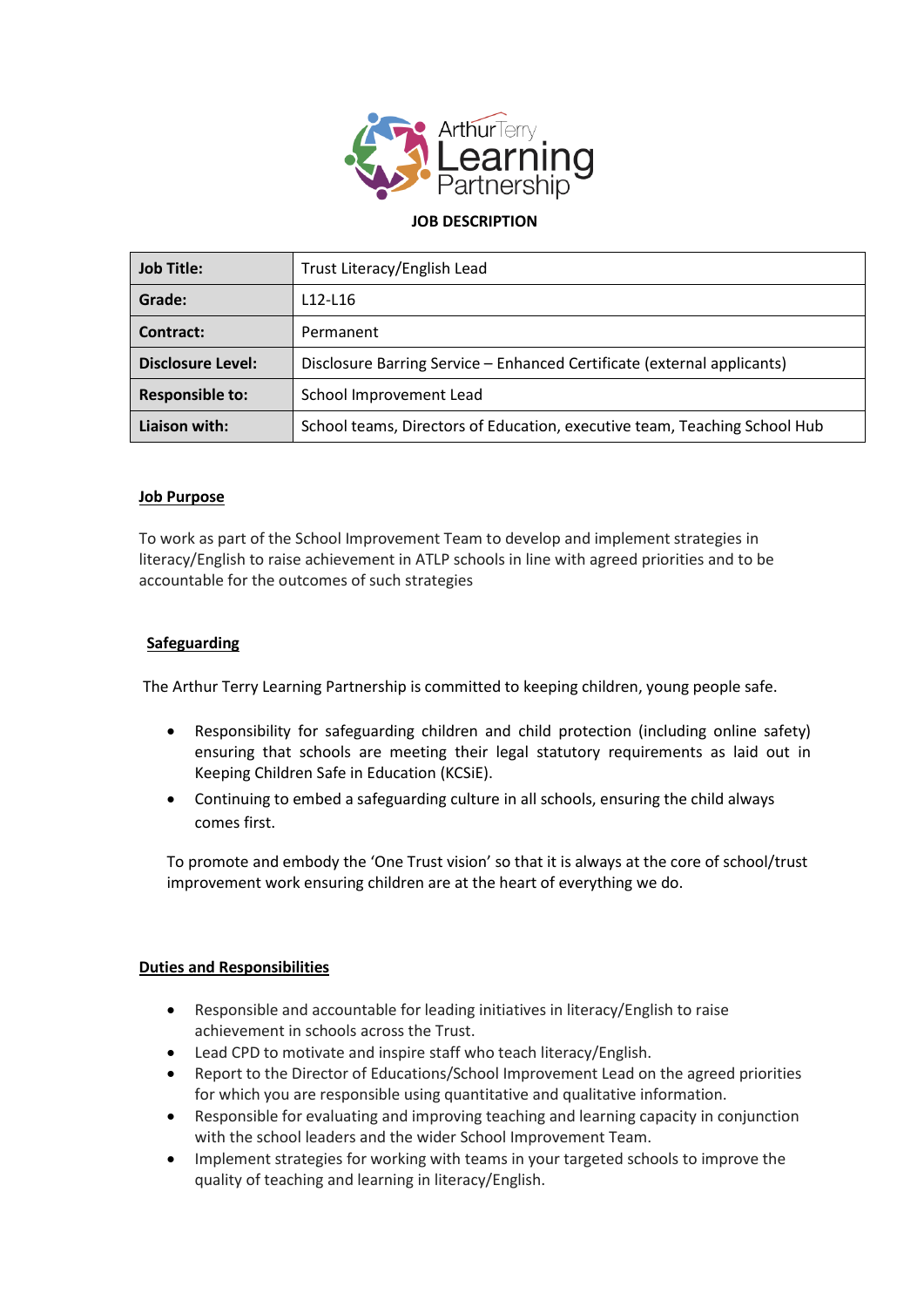- Responsible in conjunction with Headteachers/Senior Leaders for implementing and embedding intervention programmes as necessary across schools.
- Provide clear judgements about pupils' standards of achievement and the quality of teaching and learning.
- Deliver CPD to improve the standards of pedagogy in literacy/English in schools.
- Ensure evidence- based improvement plans promote continuous school development linked to the schools Self-Evaluation in literacy/English.
- Encourage and facilitate professional networking and discussion amongst literacy/English leaders.
- Undertake research, analysis on literacy/English curriculum, communicating findings and recommendations within clear, coherent, and concise reports.

# **Data Protection**

 Work within the requirements of Data Protection legislation at all times ensuring student data is kept safe.

# **Professional Responsibilities**

- Create and maintain positive and supportive relationships with all stakeholders.
- The post-holder will be expected to undertake any appropriate training provided by ATLP to assist them in carrying out any of the above duties.
- To include ensuring that the requirements of the Health & Safety at Work Act, COSHH, and all other mandatory regulations are adhered to.
- To undertake appropriate professional development including adhering to the principle of performance management.
- To promote the vision and aims of the Trust.
- To set an example of personal integrity and professionalism as outlined in the Staff Code of Conduct and Teachers' Standards.
- To attend meetings, training days and CPD sessions.
- To be an effective team player and support the functions of the ATLP.
- Observance of Equal Opportunities, Confidentiality, Health and Safety Policies and Internet Code of Practice.
- Observance of complete confidentiality on all school information is required and any failure so to do may be regarded as gross misconduct in terms of the Disciplinary Policy.
- To take responsibility for becoming familiar with school/Trust polices and abide by them.
- An Enhanced Disclosure with the Disclosure and Barring Service (DBS) will be undertaken before an appointment can be confirmed. The successful candidate will be required to disclose all convictions and cautions, including those that are spent; the exception being certain, minor cautions and convictions which are 'protected' for the purposes of the 'Exceptions' order. <https://www.gov.uk/government/collections/dbs-filtering-guidance>'

This job description only contains the main accountabilities relating to the posts and does not describe in detail all the duties required to carry them out. The post holder may be required to undertake other duties and responsibilities that are commensurate with the nature and level of the post and flexibility is therefore required.

## **Person Specification**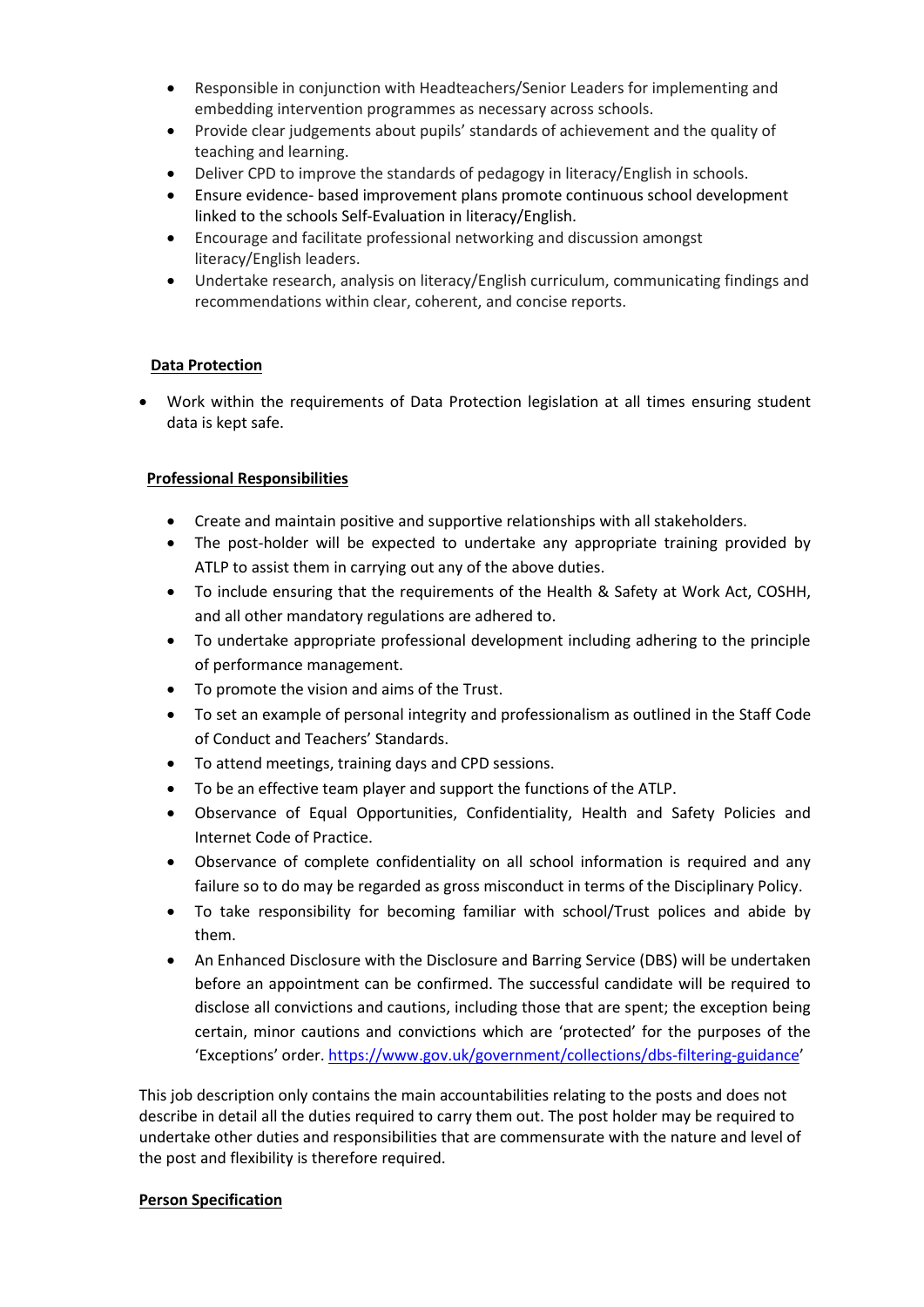A.F. = Application Form; I = Interview; T = Test or Exercise.

| <b>CRITERIA</b>                                                                                                       |                                                                                                                                                                                                                                                                                                                                                                                                                                                                                                                                                                                                                                                                                                                                                                                                                                                                                                                                                                                                                                                                                                                         | <b>M.O.A.</b>   |
|-----------------------------------------------------------------------------------------------------------------------|-------------------------------------------------------------------------------------------------------------------------------------------------------------------------------------------------------------------------------------------------------------------------------------------------------------------------------------------------------------------------------------------------------------------------------------------------------------------------------------------------------------------------------------------------------------------------------------------------------------------------------------------------------------------------------------------------------------------------------------------------------------------------------------------------------------------------------------------------------------------------------------------------------------------------------------------------------------------------------------------------------------------------------------------------------------------------------------------------------------------------|-----------------|
| <b>Education and qualifications</b>                                                                                   | <b>Qualified Teacher Status</b><br>$\bullet$<br>Commitment to ongoing research into<br>$\bullet$<br>school improvement                                                                                                                                                                                                                                                                                                                                                                                                                                                                                                                                                                                                                                                                                                                                                                                                                                                                                                                                                                                                  | AF/Certificates |
| Technical-the demonstration<br>of specific skills and/or<br>knowledge                                                 | Understanding of the principles with regard<br>$\bullet$<br>to Safeguarding of Children<br>Evidence of high quality teaching<br>$\bullet$<br>Experience of working with children or<br>$\bullet$<br>young adults in an education setting<br>Experience of working with multi-agencies<br>$\bullet$<br>to develop new approaches and<br>accelerating improvement<br>Evidence of raising educational<br>$\bullet$<br>achievement and standards for all students                                                                                                                                                                                                                                                                                                                                                                                                                                                                                                                                                                                                                                                           | AF/I            |
| Ability - the aptitude or<br>potential to perform to the<br>required standard                                         | Ability to develop effective relationships<br>$\bullet$<br>with all stakeholders<br>A strong understanding of the schools'<br>$\bullet$<br>sector and education more broadly, with a<br>strong grasp of contemporary education<br>issues<br>The credibility to command the respect of,<br>$\bullet$<br>and influence, colleagues<br>To be able to think strategically and develop<br>$\bullet$<br>this thinking into successful outcomes<br>The ability to add value through effective<br>$\bullet$<br>leadership, vision, and influence<br>Ability to challenge underperformance<br>$\bullet$<br>An appetite to seek out and develop<br>$\bullet$<br>innovative practices in education<br>Ability to track data through school/Trust<br>$\bullet$<br>data systems<br>Ability to work using own initiative<br>٠<br>Highly tuned ability to analyse and use<br>$\bullet$<br>information to drive school improvement<br>Ability to engage in collaborative<br>$\bullet$<br>partnership working<br>An ability to establish good working<br>$\bullet$<br>relationships with colleagues, students, and<br>other stakeholders | AF/I/T          |
| Values/Behaviours - the<br>actions and activities that<br>people do which result in<br>effective performance in a job | We believe that all pupils can achieve<br>$\bullet$<br>despite their circumstances or other<br>external factors and have an unwavering<br>commitment to pursue successful outcomes                                                                                                                                                                                                                                                                                                                                                                                                                                                                                                                                                                                                                                                                                                                                                                                                                                                                                                                                      | AF/I/T          |
|                                                                                                                       | for all<br>We support the One Trust vision that<br>$\bullet$<br>children are at the heart of everything we<br>do                                                                                                                                                                                                                                                                                                                                                                                                                                                                                                                                                                                                                                                                                                                                                                                                                                                                                                                                                                                                        |                 |